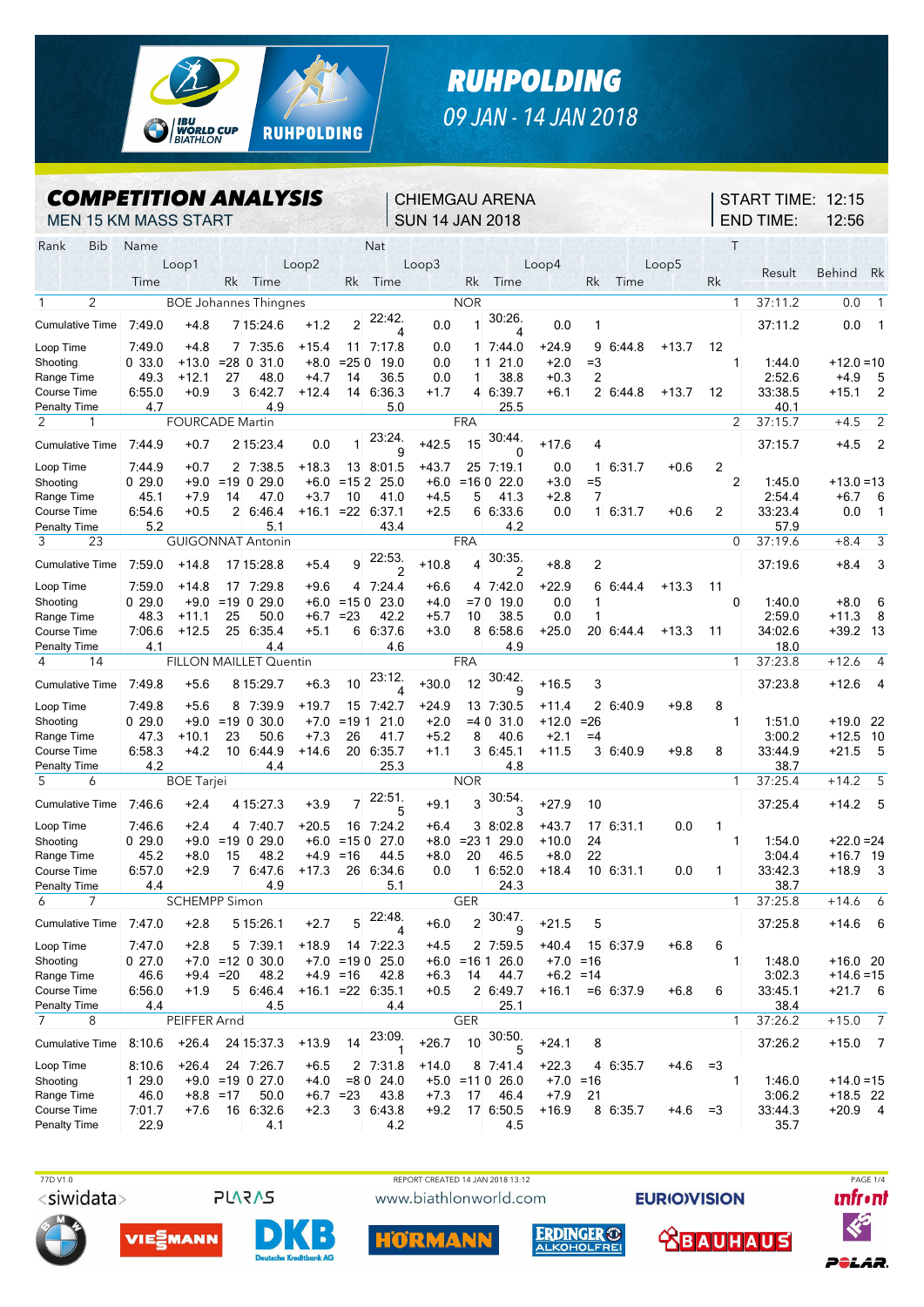| Rank<br><b>Bib</b>                 | Name                          |                        |                |                            |                   |                  | <b>Nat</b>          |                                  |             |                        |                    |              |                     |                    |      | Τ              |                   |                          |                 |  |
|------------------------------------|-------------------------------|------------------------|----------------|----------------------------|-------------------|------------------|---------------------|----------------------------------|-------------|------------------------|--------------------|--------------|---------------------|--------------------|------|----------------|-------------------|--------------------------|-----------------|--|
|                                    |                               | Loop1                  |                |                            | Loop2             |                  |                     | Loop3                            |             |                        | Loop4              |              |                     | Loop5              |      |                | Result            | Behind Rk                |                 |  |
|                                    | Time                          |                        | Rk.            | Time                       |                   | Rk               | Time                |                                  | Rk          | Time                   |                    | Rk           | Time                |                    | Rk   |                |                   |                          |                 |  |
| 28<br>8                            |                               | <b>SLESINGR Michal</b> |                |                            |                   |                  |                     |                                  | <b>CZE</b>  |                        |                    |              |                     |                    |      | $\mathbf 0$    | 37:26.5           | $+15.3$                  | 8               |  |
| <b>Cumulative Time</b>             | 7.56.2                        | $+12.0$                |                | 16 15:31 5                 | $+8.1$            | 12               | 23:05.              | $+23.4$                          | 8           | 30.49.                 | $+23.3$            | 7            |                     |                    |      |                | 37:26.5           | $+15.3$                  | - 8             |  |
|                                    |                               |                        |                |                            |                   |                  | 8                   |                                  |             |                        |                    |              |                     |                    |      |                |                   |                          |                 |  |
| Loop Time<br>Shooting              | 7.56.2<br>028.0               | $+12.0$<br>$+8.0$      |                | 16 7:35.3<br>$=$ 16 0 27.0 | $+15.1$<br>$+4.0$ | $= 80$           | 10 7:34.3<br>31.0   | $+16.5$<br>$+12.0$               |             | 10 7 43 9<br>28 0 31 0 | +24.8<br>$+12.0$   | $= 26$       | 8 6:36.8            | $+5.7$             | 5    | $\Omega$       | 1:57.0            | $+25.0=27$               |                 |  |
| Range Time                         | 44.4                          | $+7.2$                 | 10             | 48.8                       | $+5.5$            | $=18$            | 49.5                | +13.0                            | 28          | 47.0                   | $+8.5$             | 24           |                     |                    |      |                | 3:09.7            | $+22.0$ 24               |                 |  |
| Course Time                        | 7:07.8                        | $+13.7$                |                | 26 6:42.4                  | $+12.1$           |                  | 13 6:40.4           | $+5.8$                           |             | 14 6:52.5              | $+18.9$            |              | 12 6:36.8           | $+5.7$             | 5    |                | 33:59.9           | $+36.5$ 11               |                 |  |
| <b>Penalty Time</b>                | 4.0                           |                        |                | 4.1                        |                   |                  | 4.4                 |                                  |             | 4.4                    |                    |              |                     |                    |      |                | 16.9              |                          |                 |  |
| 9<br>13                            |                               | <b>DOLL Benedikt</b>   |                |                            |                   |                  |                     |                                  | <b>GER</b>  |                        |                    |              |                     |                    |      | 1              | 37:26.5           | $+15.3$                  | 9               |  |
| <b>Cumulative Time</b>             | 7.47.6                        | $+3.4$                 |                | 6 15:41.1                  | $+17.7$           | 16               | 23:07.              | $+24.9$                          | 9           | 30:50                  | $+24.4$            | 9            |                     |                    |      |                | 37:26.5           | $+15.3$                  | - 9             |  |
|                                    |                               |                        |                |                            |                   |                  | 3                   |                                  |             | 8                      |                    |              |                     |                    |      |                |                   |                          |                 |  |
| Loop Time                          | 747.6                         | $+3.4$                 | 6<br>$= 2 \ 1$ | 7:53.5                     | $+33.3$<br>$+2.0$ | $=30$            | 23 7:26.2<br>25.0   | $+8.4$                           | $= 160$     | 57435                  | $+24.4$            |              | 7 6:35.7            | $+4.6$             | $=3$ | 1              |                   |                          |                 |  |
| Shooting<br>Range Time             | 024.0<br>43.0                 | $+4.0$<br>+5.8         | $=4$           | 25.0<br>44.0               | $+0.7$            | $\overline{2}$   | 44.2                | $+6.0$<br>$+7.7$                 | $=18$       | 31.0<br>49.3           | $+12.0$<br>$+10.8$ | $= 26$<br>27 |                     |                    |      |                | 1:45.0<br>3:00.5  | $+13.0=13$<br>+12.8 11   |                 |  |
| <b>Course Time</b>                 | 7 00.4                        | $+6.3$                 |                | 13 6:45.4                  | $+15.1$           | 21               | 6:37.7              | $+3.1$                           |             | $= 9 \ 6.49.7$         | +16.1              |              | $=6$ 6:35.7         | $+4.6$             | $=3$ |                | 33:48.9           | $+25.5$                  | 7               |  |
| <b>Penalty Time</b>                | 4.2                           |                        |                | 24.1                       |                   |                  | 4.3                 |                                  |             | 4.5                    |                    |              |                     |                    |      |                | 37.1              |                          |                 |  |
| 3<br>10                            |                               | FAK Jakov              |                |                            |                   |                  |                     |                                  | <b>SLO</b>  |                        |                    |              |                     |                    |      | $\Omega$       | 37:40.9           | $+29.7$ 10               |                 |  |
| <b>Cumulative Time</b>             | 7:50.3                        | $+6.1$                 |                | 9 15:27.9                  | +4.5              | 8                | 22:58               | $+16.2$                          | 6           | 30.49                  | $+22.7$            | 6            |                     |                    |      |                | 37:40.9           | $+29.7$ 10               |                 |  |
|                                    |                               |                        |                |                            |                   |                  | 6                   |                                  |             |                        |                    |              |                     |                    |      |                |                   |                          |                 |  |
| Loop Time                          | 7:50.3                        | $+6.1$                 |                | 9 7 37 6                   | $+17.4$           |                  | 12 7:30.7           | $+12.9$                          |             | 7 7:50.5               | $+31.4$            |              | 12 6:51.8           | $+20.7$            | 19   |                |                   |                          |                 |  |
| Shooting<br>Range Time             | 0,30.0<br>47.6                | $+10.0$<br>$+10.4$     | 24             | $= 25 \ 0 \ 32.0$<br>49.6  | $+9.0$<br>$+6.3$  | $= 270$<br>$=20$ | 30.0<br>48.1        | $+11.0$<br>+11.6                 | 27.0<br>27  | 25.0<br>45.3           | $+6.0$<br>$+6.8$   | $=13$<br>17  |                     |                    |      | $\Omega$       | 1:57.0<br>3:10.6  | $+25.0=27$<br>$+22.9$ 25 |                 |  |
| Course Time                        | 6:58.1                        | $+4.0$                 | 9              | 6:43.5                     | $+13.2$           |                  | 16 6:38.0           | $+3.4$                           |             | 11 7:00.5              | $+26.9$            |              | 23 6:51.8           | $+20.7$            | 19   |                | 34:11.9           | +48.5 15                 |                 |  |
| <b>Penalty Time</b>                | 4.6                           |                        |                | 4.5                        |                   |                  | 4.6                 |                                  |             | 4.7                    |                    |              |                     |                    |      |                | 18.4              |                          |                 |  |
| 9<br>11                            |                               | <b>DESTHIEUX Simon</b> |                |                            |                   |                  |                     |                                  | <b>FRA</b>  |                        |                    |              |                     |                    |      | $\overline{2}$ | 37:45.7           | $+34.5$ 11               |                 |  |
| <b>Cumulative Time</b>             | 7.44.2                        | 0.0                    |                | 1 15:41.4                  | $+18.0$           | 17               | 23:24.              | $+41.8$                          | 14          | 31:05.                 | $+39.4$            | 12           |                     |                    |      |                | 37:45.7           | $+34.5$                  | - 11            |  |
|                                    |                               |                        |                |                            |                   |                  | 2                   |                                  |             | 8                      |                    |              |                     |                    |      |                |                   |                          |                 |  |
| Loop Time                          | 7:44.2                        | 0.0                    |                | 1 7:57.2                   | $+37.0$           |                  | 27 7:42.8           | $+25.0$                          |             | 14 7 41 6              | $+22.5$            |              | 5 6 3 9 9           | $+8.8$             | 7    |                |                   |                          |                 |  |
| Shooting                           | 024.0                         | $+4.0$                 | $= 2 \; 1$     | 27.0                       | $+4.0$            | $= 81$           | 22.0                | $+3.0$                           |             | 60 26.0                | $+7.0$             | =16          |                     |                    |      | 2              | 1:39.0            | $+7.0$                   | 5<br>7          |  |
| Range Time<br>Course Time          | 42.6<br>6.57.5                | $+5.4$<br>$+3.4$       | $=2$<br>8      | 45.6<br>6:47.9             | $+2.3$<br>$+17.6$ | 4                | 41.5<br>27 6:38.1   | $+5.0$<br>$+3.5$                 | 7           | 45.4<br>12 6:52.1      | +6.9<br>+18.5      | =18          | 11 6:39 9           | $+8.8$             | 7    |                | 2:55.1<br>33:55.5 | $+7.4$<br>+32.1          | 9               |  |
| <b>Penalty Time</b>                | 4.1                           |                        |                | 23.7                       |                   |                  | 23.2                |                                  |             | 4.1                    |                    |              |                     |                    |      |                | 55.1              |                          |                 |  |
| 15<br>12                           |                               | <b>EDER Simon</b>      |                |                            |                   |                  |                     |                                  | AUT         |                        |                    |              |                     |                    |      | 2              | 37:57.2           | $+46.0$ 12               |                 |  |
|                                    | 8:05.0                        | $+20.8$                |                | 20 15:25.2                 |                   | 3                | 22:54.              | +11.6                            | 5           | 31:01.                 | $+35.0$            |              |                     |                    |      |                | 37:57.2           | $+46.0$ 12               |                 |  |
| <b>Cumulative Time</b>             |                               |                        |                |                            | +1.8              |                  | 0                   |                                  |             | 4                      |                    | 11           |                     |                    |      |                |                   |                          |                 |  |
| Loop Time                          | 8:05.0                        | $+20.8$                |                | 20 7:20.2                  | 0.0               | 1.               | 7.28.8              | +11.0                            |             | 6 8:07.4               | $+48.3$            |              | 19 6:55.8           | $+24.7$            | 23   |                |                   |                          |                 |  |
| Shooting                           | 120.0                         | 0.0                    |                | $1 \ 0 \ 25.0$             | $+2.0$            | $= 30$           | 23.0                | $+4.0$                           | $= 71$      | 24.0                   | $+5.0$             | $=11$        |                     |                    |      | 2              | 1:32.0            |                          | $0.0 = 1$       |  |
| Range Time<br><b>Course Time</b>   | 37.2<br>7.05.2                | 0.0<br>$+11.1$         | 1              | 44.6<br>22 6:31.2          | $+1.3$<br>$+0.9$  | 3                | 42.3<br>2 6:42.3    | $+5.8$<br>$+7.7$                 | 11          | 43.6<br>15 6:58.2      | $+5.1$<br>+24.6    | 13           | 18 6:55.8           | $+24.7$            | 23   |                | 2:47.7<br>34.12.7 | $+49.3=16$               | $0.0 = 1$       |  |
| <b>Penalty Time</b>                | 22.6                          |                        |                | 4.4                        |                   |                  | 4.2                 |                                  |             | 25.6                   |                    |              |                     |                    |      |                | 56.8              |                          |                 |  |
| 13<br>26                           |                               | <b>REES Roman</b>      |                |                            |                   |                  |                     |                                  | GER         |                        |                    |              |                     |                    |      | 1              | 38:08.0           | $+56.8$ 13               |                 |  |
|                                    |                               |                        |                |                            |                   |                  | 23:09.              | $+27.5$                          | 11          | 31:11.                 |                    |              |                     |                    |      |                |                   |                          |                 |  |
| Cumulative Time 8:00.2             |                               | +16.0                  |                | 19 15:33.9                 | $+10.5$           | 13               | 9                   |                                  |             | 1                      | $+44.7$            | 13           |                     |                    |      |                | 38:08.0           | $+56.8$ 13               |                 |  |
| Loop Time                          | 8:00.2                        | $+16.0$                |                | 19 7:33 7                  | +13.5             |                  | 7 7:36.0            | +18.2                            |             | 11 8:01.2              | +42.1              |              | 16 6.56.9           | $+25.8$            | 24   |                |                   |                          |                 |  |
| Shooting                           | 027.0                         | +7.0                   |                | $=12$ 0 30.0               | +7.0              | $=190$           | 24.0                | +5.0                             | $= 1111$    | 25.0                   | +6.0               | =13          |                     |                    |      | 1              | 1.46.0            | +14.0 =15                |                 |  |
| Range Time                         | 44.7                          | $+7.5 = 11$            |                | 49.6                       | +6.3              | $=20$            | 44.2                | $+13.0$                          | $+7.7 = 18$ | 44.7                   | $+6.2 = 14$        |              |                     |                    |      |                | 3:03.2<br>34:26.5 | $+15.5$ 17               |                 |  |
| Course Time<br><b>Penalty Time</b> | 7.11.3<br>4.2                 | $+17.2$                |                | 30 6:39 8<br>4.3           | $+9.5$            |                  | 9 6:47.6<br>4.2     |                                  |             | 21 6:50.9<br>25.6      | +17.3              |              | 9 6:56.9            | $+25.8$            | 24   |                | 38.3              | +1:03.1 22               |                 |  |
| 14<br>4                            |                               | <b>HOFER Lukas</b>     |                |                            |                   |                  |                     |                                  | <b>ITA</b>  |                        |                    |              |                     |                    |      | $\overline{2}$ | 38:13.9           | $+1:02.7$ 14             |                 |  |
|                                    |                               |                        |                |                            |                   |                  | 23:38.              |                                  |             | 31:23                  |                    |              |                     |                    |      |                |                   |                          |                 |  |
| <b>Cumulative Time</b>             | 8:11.0                        | $+26.8$                |                | 25 15:59.1                 | $+35.7$           | 23               |                     | $+55.8$                          | 19          |                        | $+56.8$            | 14           |                     |                    |      |                | 38.13.9           | +1:02.7 14               |                 |  |
| Loop Time                          | 8:11.0                        | $+26.8$                |                | 25 7:48.1                  | $+27.9$           |                  | 19 7:39.1           | $+21.3$                          |             | 12 7:45.0              | $+25.9$            |              | 10 6:50.7           | +19.6 =17          |      |                |                   |                          |                 |  |
| Shooting                           | 1 35.0                        | $+15.0$                |                | 30 1 35.0                  | $+12.0$           |                  | 30 0 26.0           |                                  |             | $+7.0 = 21027.0$       | $+8.0 = 21$        |              |                     |                    |      | 2              | 2:03.0            | +31.0 29                 |                 |  |
| Range Time                         | 52.8                          | $+15.6$                | 30             | 55.1                       | $+11.8$           | 30               | 45.7                | $+9.2$                           | 22          | 45.4                   | $+6.9 = 18$        |              |                     |                    |      |                | 3.19.0            | $+31.3$ 29               |                 |  |
| Course Time<br><b>Penalty Time</b> | 6.55.6<br>22.6                | $+1.5$                 |                | $4 \ 6.30.3$<br>22.7       | 0.0               |                  | $1 \t6.49.2$<br>4.2 | +14.6                            |             | 22 6:55.5<br>4.1       |                    |              | $+21.9$ = 14 6:50.7 | $+19.6 = 17$       |      |                | 34:01.3<br>53.6   | $+37.9$ 12               |                 |  |
| 15<br>5                            |                               | SHIPULIN Anton         |                |                            |                   |                  |                     |                                  | <b>RUS</b>  |                        |                    |              |                     |                    |      | 4              | 38:14.1           | $+1:02.9$ 15             |                 |  |
|                                    |                               |                        |                |                            |                   |                  | 23:59.              |                                  |             | 31:32.                 |                    |              |                     |                    |      |                |                   |                          |                 |  |
| <b>Cumulative Time</b>             | 8.40.6                        | $+56.4$                |                | 29 16:15.4                 | $+52.0$           | 27               | 9                   | $+1.17.5$                        | 25          | 8                      | $+1.06.4$          | 15           |                     |                    |      |                | 38.14.1           | $+1.02.9$ 15             |                 |  |
| Loop Time                          | 8.40.6                        | $+56.4$                |                | 29 7:34.8                  | $+14.6$           |                  | 8 7:44.5            | $+26.7$                          |             | 15 7:32.9              | $+13.8$            |              | 3 6:41.3            | $+10.2$            | 9    |                |                   |                          |                 |  |
| Shooting                           | 3 24.0                        | $+4.0$                 |                | $= 2 \ 0 \ 26.0$           | $+3.0$            | =6.1             | 20.0                | $+1.0$                           |             | $= 202.0$              | $+3.0$             | $= 5$        |                     |                    |      | 4              | 1:32.0            |                          | $0.0 = 1$       |  |
| Range Time                         | 42.6                          | $+5.4$                 | $=2$           | 43.3                       | 0.0               | $\mathbf{1}$     | 40.8                | $+4.3$                           | 4           | 41.0                   | $+2.5$             | 6            |                     |                    |      |                | 2:47.7            |                          | $0.0 = 1$       |  |
| <b>Course Time</b>                 | 6:54.1                        | 0.0                    |                | 1 6:47.5                   | $+17.2$           |                  | 25 6:39.6           | $+5.0$                           |             | 13 6.47.7              | +14.1              |              | 4 6:41.3            | $+10.2$            | 9    |                | 33.50.2           | +26.8                    | - 8             |  |
| Penalty Time<br>20<br>16           | 1:03.9                        | <b>KRCMAR Michal</b>   |                | 4.0                        |                   |                  | 24.1                |                                  | CZE         | 4.2                    |                    |              |                     |                    |      | 3              | 1:36.2<br>38:31.0 | $+1:19.8$ 16             |                 |  |
|                                    |                               |                        |                |                            |                   |                  | 23:30.              |                                  |             | 31:40.                 |                    |              |                     |                    |      |                |                   |                          |                 |  |
| <b>Cumulative Time</b>             | 8:09.2                        | $+25.0$                |                | 23 15:37.7                 | $+14.3$           | 15               | 5                   | $+48.1$                          | 17          | 3                      | $+1:13.9$          | 16           |                     |                    |      |                | 38:31.0           | +1:19.8 16               |                 |  |
| Loop Time                          | 8:09.2                        | $+25.0$                |                | 23 7:28.5                  | $+8.3$            |                  | 3 7:52.8            | $+35.0$                          |             | 19 8:09.8              | $+50.7$            |              | 22 6:50.7           | +19.6 =17          |      |                |                   |                          |                 |  |
| Shooting                           | 1 29.0                        |                        |                | $+9.0 = 19 \ 0 \ 30.0$     | $+7.0 = 191$      |                  | 27.0                |                                  |             | $+8.0 = 23127.0$       | $+8.0 = 21$        |              |                     |                    |      | 3              | 1.53.0            | $+21.0$ 23               |                 |  |
| Range Time                         | 45.3                          | +8.1                   | 16             | 50.9                       | $+7.6$            | 27               | 46.5                | +10.0                            | 23          | 48.4                   | $+9.9$             | 26           |                     |                    |      |                | 3.11.1            | $+23.4$ 27               |                 |  |
| <b>Course Time</b>                 | 7.01.4                        | +7.3                   |                | 15 6:33.6                  | $+3.3$            |                  | 5 6:43.0            | $+8.4$                           |             | 16 6:57.3              | +23.7              |              | 16 6.50 7           | $+19.6 = 17$       |      |                | 34.06.0           | $+42.6$ 14               |                 |  |
| <b>Penalty Time</b>                | 22.5                          |                        |                | 4.0                        |                   |                  | 23.3                |                                  |             | 24.1                   |                    |              |                     |                    |      |                | 1.13.9            |                          |                 |  |
| 77D V1.0                           |                               |                        |                |                            |                   |                  |                     | REPORT CREATED 14 JAN 2018 13:12 |             |                        |                    |              |                     |                    |      |                |                   |                          | PAGE 2/4        |  |
| <siwidata></siwidata>              |                               |                        |                | <b>SVSVJS</b>              |                   |                  |                     | www.biathlonworld.com            |             |                        |                    |              |                     | <b>EURIOVISION</b> |      |                |                   |                          | <b>unfr</b> •nt |  |
|                                    |                               |                        |                |                            |                   |                  |                     |                                  |             |                        |                    |              |                     |                    |      |                |                   |                          |                 |  |
|                                    |                               | VIESMANN               |                |                            |                   |                  |                     | HORMA                            |             |                        | ERDINGER O         |              |                     |                    |      |                | <b>BAUHAUS</b>    |                          |                 |  |
|                                    | <b>Deutsche Kreditbank AG</b> |                        |                |                            |                   |                  |                     |                                  |             | <b>ALKOHOLFREI</b>     |                    |              |                     |                    |      |                |                   |                          |                 |  |

POLAR.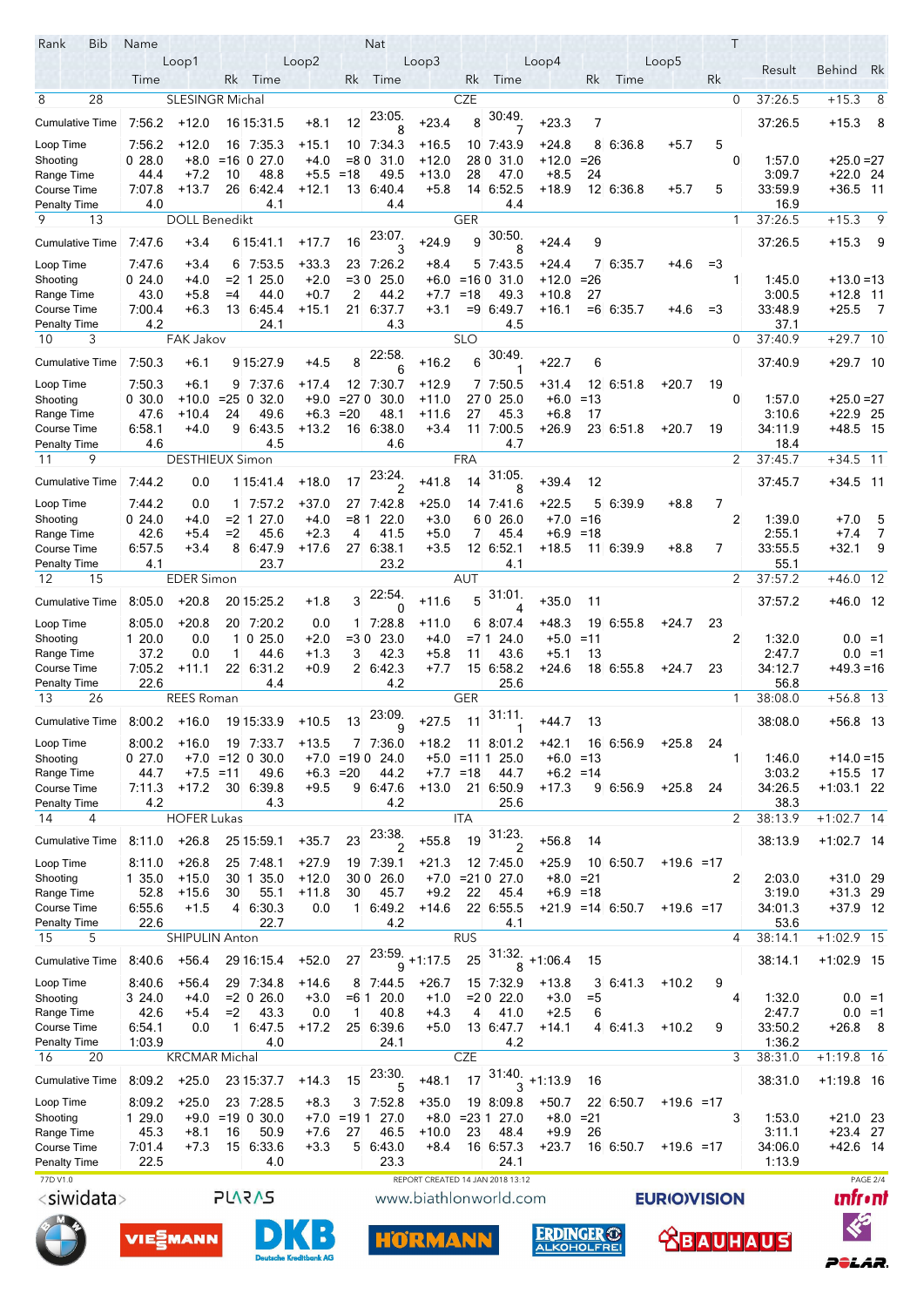| Rank<br>Bib               | Name           |                        |             |                                 |                               |               | Nat                               |                                  |                |                         |                            |          |                     |                    |    | Τ |                   |                          |           |
|---------------------------|----------------|------------------------|-------------|---------------------------------|-------------------------------|---------------|-----------------------------------|----------------------------------|----------------|-------------------------|----------------------------|----------|---------------------|--------------------|----|---|-------------------|--------------------------|-----------|
|                           |                | Loop1                  |             |                                 | Loop2                         |               |                                   | Loop3                            |                |                         | Loop4                      |          |                     | Loop5              |    |   | Result            | <b>Behind</b>            | Rk        |
|                           | Time           |                        | Rk          | Time                            |                               | Rk            | Time                              |                                  | Rk             | Time                    |                            | Rk       | Time                |                    | Rk |   |                   |                          |           |
| 18<br>17                  |                | <b>EBERHARD Julian</b> |             |                                 |                               |               |                                   |                                  | AUT            |                         |                            |          |                     |                    |    | 3 | 38:34.5           | $+1:23.3$ 17             |           |
| <b>Cumulative Time</b>    | 7:52.2         | $+8.0$                 |             | 11 15:45.6                      | $+22.2$                       | 19            | .23:42<br>7                       | $+1:00.3$                        | 20             | 31:52.<br>3             | $+1:25.9$                  | 22       |                     |                    |    |   | 38:34.5           | $+1:23.3$ 17             |           |
| Loop Time                 | 7.52.2         | $+8.0$                 |             | 11 7:53.4                       | $+33.2$                       |               | 22 7:57.1                         | $+39.3$                          |                | 23 8:09.6               | $+50.5$                    |          | 21 6:42.2           | $+11.1$            | 10 |   |                   |                          |           |
| Shooting                  | 024.0          | $+4.0$                 | $= 2 \; 1$  | 25.0                            | $+2.0$                        | $= 31$        | 23.0                              | $+4.0$                           | $=71$          | 23.0                    | $+4.0$                     | $=9$     |                     |                    |    | 3 | 1:35.0            | $+3.0$                   | - 4       |
| Range Time                | 43.4           | $+6.2$                 | 6           | 46.0                            | $+2.7$                        | $=6$          | 41.2                              | $+4.7$                           | 6              | 41.5                    | $+3.0$                     | $= 8$    |                     |                    |    |   | 2:52.1            | $+4.4$                   | - 3       |
| Course Time               | 7:04.6         | $+10.5$                |             | 19 6:43.8                       | $+13.5$                       |               | 18 6:51.5                         | $+16.9$                          |                | 24 7:03.9               | $+30.3$                    |          | 26 6:42.2           | $+11.1$            | 10 |   | 34:26.0           | $+1.02.6$ 21             |           |
| Penalty Time              | 4.2            |                        |             | 23.6                            |                               |               | 24.4                              |                                  |                | 24.2                    |                            |          |                     |                    |    |   | 1:16.4            |                          |           |
| 18<br>12                  |                | <b>LESSER Erik</b>     |             |                                 |                               |               |                                   |                                  | <b>GER</b>     |                         |                            |          |                     |                    |    | 2 | 38:35.1           | $+1:23.9$ 18             |           |
| Cumulative Time           | 7:53.2         | $+9.0$                 |             | 12 15:26 7                      | $+3.3$                        | 6             | 22:59.                            | $+16.8$                          | $\overline{7}$ | 31:46.                  | $+1:20.1$                  | 17       |                     |                    |    |   | 38:35.1           | $+1:23.9$ 18             |           |
|                           |                |                        |             |                                 |                               |               | $\overline{2}$                    |                                  |                | 5                       |                            |          |                     |                    |    |   |                   |                          |           |
| Loop Time                 | 7:53.2         | $+9.0$                 |             | 12 7:33.5                       | $+13.3$                       |               | 6 7:32.5                          | +14.7                            |                |                         | $9$ 8.47.3 +1.28.2         |          | 30 6:48.6           | $+17.5$            | 13 |   |                   |                          |           |
| Shooting<br>Range Time    | 026.0<br>43.9  | $+6.0$<br>$+6.7$       | 7           | $= 8$ 0 23.0<br>45.9            | 0.0<br>$+2.6$                 | 10<br>5       | 23.0<br>42.1                      | $+4.0$<br>$+5.6$                 | $=72$<br>9     | 34.0<br>54.8            | $+15.0$<br>$+16.3$         | 30<br>30 |                     |                    |    | 2 | 1.46.0<br>3.06.7  | $+14.0=15$<br>$+19.0$ 23 |           |
| Course Time               | 7:05.0         | +10.9                  | $=20$       | 6.43.4                          | +13.1                         |               | 15 6:45.9                         | $+11.3$                          |                | 19 7:02.6               | $+29.0$                    |          | 25 6:48.6           | $+17.5$            | 13 |   | 34:25.5           | +1:02.1 20               |           |
| Penalty Time              | 4.3            |                        |             | 4.2                             |                               |               | 4.5                               |                                  |                | 49.9                    |                            |          |                     |                    |    |   | 1:02.9            |                          |           |
| 19<br>19                  |                |                        |             | LINDSTROEM Fredrik              |                               |               |                                   |                                  | <b>SWE</b>     |                         |                            |          |                     |                    |    | 3 | 38:37.3           | $+1:26.1$ 19             |           |
| <b>Cumulative Time</b>    | 7.50.6         | $+6.4$                 |             | 10 15:25 7                      | $+2.3$                        | 4             | 23:31.                            | $+48.8$                          | 18             | 31:47.                  | $+1:21.0$                  | 18       |                     |                    |    |   | 38.37.3           | $+1:26.1$ 19             |           |
|                           |                |                        |             |                                 |                               |               | 2                                 |                                  |                | $\overline{\mathbf{A}}$ |                            |          |                     |                    |    |   |                   |                          |           |
| Loop Time                 | 7:50.6         | $+6.4$                 |             | 10 7:35.1                       | +14.9                         | 9             | 8.05.5                            | +47.7                            |                | 28 8:16.2               | $+57.1$                    |          | 23 6 49 9           | $+18.8$            | 16 |   |                   |                          |           |
| Shooting                  | 026.0          | $+6.0$                 |             | $= 8$ 0 26.0                    | $+3.0$                        | $=62$         | 24.0                              | $+5.0$                           | $= 111$        | 28.0                    | $+9.0$                     | 23       |                     |                    |    | 3 | 1.44.0            | $+12.0=10$               |           |
| Range Time<br>Course Time | 44.2           | $+7.0$                 | 9           | 46.2                            | $+2.9$                        | 8             | 43.3                              | $+6.8$                           | 15             | 48.0<br>$=9$ 7:02.0     | $+9.5$                     | 25       |                     |                    |    |   | 3:01.7            | +14.0 14                 |           |
| Penalty Time              | 7.02.3<br>4.1  | $+8.2$                 |             | 17 6:44.4<br>4.5                | +14.1                         | 19            | 6.37.7<br>44.5                    | $+3.1$                           |                | 26.2                    | $+28.4$                    |          | 24 6.49.9           | $+18.8$            | 16 |   | 34:16.3<br>1.19.3 | +52.9 18                 |           |
| 17<br>20                  |                |                        |             | RASTORGUJEVS Andrejs            |                               |               |                                   |                                  | LAT            |                         |                            |          |                     |                    |    | 4 | 38:38.9           | $+1:27.7$ 20             |           |
|                           |                |                        |             |                                 |                               |               | 23:29.                            |                                  |                | 31.49.                  |                            |          |                     |                    |    |   |                   |                          |           |
| <b>Cumulative Time</b>    | 7:45.9         | $+1.7$                 |             | 3 15:42.3                       | $+18.9$                       | 18            | 8                                 | $+47.4$                          | 16             |                         | $+1.23.0$                  | 21       |                     |                    |    |   | 38:38.9           | $+1.27.7$ 20             |           |
| Loop Time                 | 7:45.9         | $+1.7$                 |             | 3 7 5 6.4                       | $+36.2$                       |               | 25 7:47.5                         | $+29.7$                          |                |                         | 17 8:19.6 +1:00.5          |          | 24 6:49.5           | $+18.4$            | 15 |   |                   |                          |           |
| Shooting                  | 027.0          |                        |             | $+7.0 = 12 \ 1 \ 28.0$          | $+5.0$                        | $= 1311$      | 26.0                              | $+7.0$                           |                | $= 21226.0$             | $+7.0 = 16$                |          |                     |                    |    | 4 | 147.0             | +15.0 19                 |           |
| Range Time                | 44.9           | $+7.7$                 | 13          | 46.0                            | $+2.7$                        | $= 6$         | 46.6                              | $+10.1$                          | 24             | 46.7                    | $+8.2$                     | 23       |                     |                    |    |   | 3:04.2            | $+16.5$ 18               |           |
| Course Time               | 6:56.7         | $+2.6$                 | 6           | 6:46.6                          | $+16.3$                       | 24            | 6.37.5                            | $+2.9$                           |                | 7 6 4 7 8               | $+14.2$                    |          | 5 6:49.5            | $+18.4$            | 15 |   | 33:58.1           | $+34.7$ 10               |           |
| Penalty Time<br>24<br>21  | 4.3            | <b>BURKE Tim</b>       |             | 23.8                            |                               |               | 23.4                              |                                  | <b>USA</b>     | 45.1                    |                            |          |                     |                    |    | 3 | 1.36.6<br>38:41.4 | $+1:30.2$ 21             |           |
|                           |                |                        |             |                                 |                               |               | 23:18.                            |                                  |                |                         |                            |          |                     |                    |    |   |                   |                          |           |
| <b>Cumulative Time</b>    | 7:59.4         | $+15.2$                |             | 18 15:31.3                      | $+7.9$                        | 11            | 6                                 | $+36.2$                          | 13             |                         | $\frac{31:52.}{6}$ +1:26.2 | 23       |                     |                    |    |   | 38:41.4           | $+1:30.2$ 21             |           |
| Loop Time                 | 7:59.4         | $+15.2$                |             | 18 7:31.9                       | +11.7                         | 5             | 7.47.3                            | $+29.5$                          |                |                         | 16 8:34 0 +1:14 9          |          | 28 6.48.8           | $+17.7$            | 14 |   |                   |                          |           |
| Shooting                  | 027.0          | $+7.0$                 |             | $=12$ 0 29.0                    | $+6.0$                        | $= 151$       | 28.0                              | $+9.0$                           |                | 26 2 30.0               | $+11.0$                    | 25       |                     |                    |    | 3 | 1:54.0            | $+22.0 = 24$             |           |
| Range Time                | 46.6           | +9.4                   | $=20$       | 47.8                            | $+4.5$                        | 13            | 46.9                              | $+10.4$                          | 25             | 50.7                    | $+12.2$                    | $= 28$   |                     |                    |    |   | 3.12.0            | $+24.3$ 28               |           |
| Course Time               | 7.08.8         | +14.7                  |             | 27 6:40.1                       | $+9.8$                        |               | 10 6:36.7                         | $+2.1$                           |                | 5 6:58.3                | $+24.7$                    |          | 19 6.48.8           | $+17.7$            | 14 |   | 34:12.7           | $+49.3=16$               |           |
| Penalty Time              | 4.0            |                        |             | 4.0                             |                               |               | 23.7                              |                                  |                | 45.0                    |                            |          |                     |                    |    |   | 1:16.7            |                          |           |
| 22<br>29                  |                | <b>ANEV Krasimir</b>   |             |                                 |                               |               |                                   |                                  | <b>BUL</b>     |                         |                            |          |                     |                    |    | 2 | 38:41.8           | $+1:30.6$ 22             |           |
| Cumulative Time           | 7:55.9         | $+11.7$                |             | 15 15:50.2                      | $+26.8$                       | 20            | 23:59.                            | $+1:17.0$                        | 24             | 31:48.                  | $+1:22.1$                  | 19       |                     |                    |    |   | 38:41.8           | $+1.306$ 22              |           |
| Loop Time                 | 7.55.9         | +11.7                  | 15          | 7.54.3                          | +34.1                         |               | 24 8:09.2                         | $+51.4$                          |                | 29 7:49.1               | $+30.0$                    |          | 11 6:53.3           | +22.2              | 20 |   |                   |                          |           |
| Shooting                  | 026.0          | $+6.0$                 |             | $= 8$ 1 27.0                    | $+4.0$                        | =8 1          | 25.0                              | $+6.0$                           |                | $=16024.0$              | +5.0                       | $=11$    |                     |                    |    | 2 | 1:42.0            | +10.0                    | -9        |
| Range Time                | 43.0           | $+5.8$                 | $=4$        | 48.1                            | $+4.8$                        | 15            | 44.9                              | $+8.4$                           | 21             | 44.9                    | $+6.4$                     | 16       |                     |                    |    |   | 3:00.9            | $+13.2$ 13               |           |
| Course Time               | 7.08.9         | +14.8                  |             | 28 6:41.8                       | $+11.5$                       |               | 12 6:59.3                         | $+24.7$                          |                | 28 6:59.5               | $+25.9$                    |          | 22 6:53.3           | $+22.2$            | 20 |   | 34:42.8           | +1:19.4 26               |           |
| <b>Penalty Time</b>       | 4.0            |                        |             | 24.4                            |                               |               | 25.0                              |                                  |                | 4.7                     |                            |          |                     |                    |    |   | 58.1              |                          |           |
| 23<br>10                  |                |                        |             | <b>BIRKELAND Lars Helge</b>     |                               |               |                                   |                                  | <b>NOR</b>     |                         |                            |          |                     |                    |    | 3 | 38:49.4           | $+1:38.2$ 23             |           |
| Cumulative Time           | 8:08.2         | $+24.0$                |             | 21 15:57.1                      | $+33.7$                       | 22            |                                   | $\frac{23.57}{3}$ +1:14.9        | 23             | $\frac{31.48}{7}$       | $+1.22.3$                  | 20       |                     |                    |    |   | 38:49.4           | $+1:38.2$ 23             |           |
| Loop Time                 | 8:08.2         | +24.0                  |             | 21 7:48.9                       | $+28.7$                       |               | 20 8:00.2                         | +42.4                            |                | 24 7 51 4               | $+32.3$                    |          | 13 7:00.7           | +29.6              | 25 |   |                   |                          |           |
| Shooting                  | 1 25.0         | $+5.0$                 |             | 7 1 27.0                        | $+4.0$                        | =8.1          | 20.0                              | $+1.0$                           |                | $= 20.0$                | $+1.0$                     | 2        |                     |                    |    | 3 | 1:32.0            |                          | $0.0 = 1$ |
| Range Time                | 44.7           |                        | $+7.5 = 11$ | 47.1                            | $+3.8$                        | 11            | 40.2                              | $+3.7$                           | 3              | 40.2                    | $+1.7$                     | 3        |                     |                    |    |   | 2:52.2            | $+4.5$ 4                 |           |
| Course Time               | 6.59.9         | $+5.8$                 |             | 12 6:36.6                       | $+6.3$                        |               | 7 6:55.0                          | $+20.4$                          |                | 25 7:06.7               | $+33.1$                    |          | 28 7:00.7           | $+29.6$            | 25 |   | 34:38.9           | $+1.155$ 24              |           |
| Penalty Time              | 23.6           |                        |             | 25.2                            |                               |               | 25.0                              |                                  |                | 4.5                     |                            |          |                     |                    |    |   | 1:18.3            |                          |           |
| 24<br>11                  |                |                        |             | SVENDSEN Emil Hegle             |                               |               |                                   |                                  | <b>NOR</b>     |                         |                            |          |                     |                    |    | 4 | 39:09.9           | $+1:58.7$ 24             |           |
| <b>Cumulative Time</b>    | 8:08.8         | $+24.6$                |             | 22 15:59.8                      | $+36.4$                       | 24            | 23:55.<br>$\overline{\mathbf{4}}$ | $+1:13.0$                        | 22             | 31:59.<br>8             | $+1.33.4$                  | 24       |                     |                    |    |   | 39:09.9           | $+1.58.7$ 24             |           |
| Loop Time                 | 8:08.8         | $+24.6$                |             | 22 7:51.0                       | $+30.8$                       |               | 21 7:55.6                         | $+37.8$                          |                | 22 8:04.4               | $+45.3$                    |          | 18 7:10.1           | $+39.0$            | 28 |   |                   |                          |           |
| Shooting                  | 1 26.0         | $+6.0$                 |             | $= 8$ 1 30.0                    |                               | $+7.0 = 19.1$ | 24.0                              | $+5.0$                           |                | $= 11 \mid 1 \mid 21.0$ | $+2.0$                     | $=3$     |                     |                    |    | 4 | 1:41.0            | $+9.0 = 7$               |           |
| Range Time                | 46.1           | $+8.9$                 | 19          | 53.3                            | +10.0                         | 29            | 42.4                              | $+5.9$                           | 12             | 43.0                    | $+4.5$                     | 12       |                     |                    |    |   | 3:04.8            | $+17.1$ 20               |           |
| Course Time               | 6.58.9         | $+4.8$                 |             | 11 6:33.0                       | $+2.7$                        | 4             | 6.47.1                            | $+12.5$                          |                | 20 6:55.5               |                            |          | $+21.9$ = 14 7.10.1 | $+39.0$            | 28 |   | 34.24.6           | $+1:01.2$ 19             |           |
| Penalty Time              | 23.8           |                        |             | 24.7                            |                               |               | 26.1                              |                                  |                | 25.9                    |                            |          |                     |                    |    |   | 1.40.5            |                          |           |
| 25<br>30                  |                | <b>KUEHN Johannes</b>  |             |                                 |                               |               |                                   |                                  | <b>GER</b>     |                         |                            |          |                     |                    |    | 3 | 39:15.6           | $+2:04.4$ 25             |           |
| <b>Cumulative Time</b>    | 8:22.8         | $+38.6$                |             | 26 16:07.9                      | $+44.5$                       | 25            | 24:11.                            | $9 + 1.29.5$                     | 27             | 32:21.                  | $+1.54.8 = 25$             |          |                     |                    |    |   | 39.15.6           | $+2:04.4$ 25             |           |
|                           |                |                        |             |                                 |                               |               |                                   |                                  |                | $\overline{2}$          |                            |          |                     |                    |    |   |                   |                          |           |
| Loop Time                 | 8.22.8         | $+38.6$                |             | 26 7:45.1                       | $+24.9$                       |               | 18 8:04.0                         | $+46.2$                          |                | 27 8:09.3               | $+50.2$                    |          | 20 6:54.4           | $+23.3$            | 21 |   |                   |                          |           |
| Shooting<br>Range Time    | 1 33.0<br>49.0 | $+11.8$                | 26          | $+13.0 = 28 \ 0 \ 33.0$<br>51.2 | $+10.0$<br>$+7.9$             | 29 1<br>28    | 32.0<br>50.2                      | $+13.0$<br>$+13.7$               | 29             | 29 1 32.0<br>50.7       | $+13.0$<br>$+12.2 = 28$    | 29       |                     |                    |    | 3 | 2:10.0<br>3:21.1  | +38.0 30<br>$+33.4$ 30   |           |
| Course Time               | 7:10.8         | $+16.7$                | 29          | 6:49.9                          | $+19.6$                       |               | 28 6:50.3                         | $+15.7$                          |                | 23 6:53.7               | $+20.1$                    |          | 13 6:54.4           | $+23.3$            | 21 |   | 34:39.1           | +1:15.7 25               |           |
| <b>Penalty Time</b>       | 23.0           |                        |             | 4.0                             |                               |               | 23.5                              |                                  |                | 24.9                    |                            |          |                     |                    |    |   | 1:15.4            |                          |           |
| 77D V1.0                  |                |                        |             |                                 |                               |               |                                   | REPORT CREATED 14 JAN 2018 13:12 |                |                         |                            |          |                     |                    |    |   |                   |                          | PAGE 3/4  |
| <siwidata></siwidata>     |                |                        |             | <b>PLARAS</b>                   |                               |               |                                   | www.biathlonworld.com            |                |                         |                            |          |                     | <b>EURIOVISION</b> |    |   |                   |                          | ınfr•nt   |
|                           |                |                        |             |                                 |                               |               |                                   |                                  |                |                         |                            |          |                     |                    |    |   |                   |                          |           |
|                           |                | VIESMANN               |             |                                 |                               |               |                                   | <b>HORMANN</b>                   |                |                         | <b>ERDINGER ®</b>          |          |                     |                    |    |   | <b>BAUHAUS</b>    | $\ll$                    |           |
|                           |                |                        |             |                                 |                               |               |                                   |                                  |                |                         | <b>ALKOHOLFREI</b>         |          |                     |                    |    |   |                   |                          |           |
|                           |                |                        |             |                                 | <b>Deutsche Kreditbank AG</b> |               |                                   |                                  |                |                         |                            |          |                     |                    |    |   |                   |                          |           |